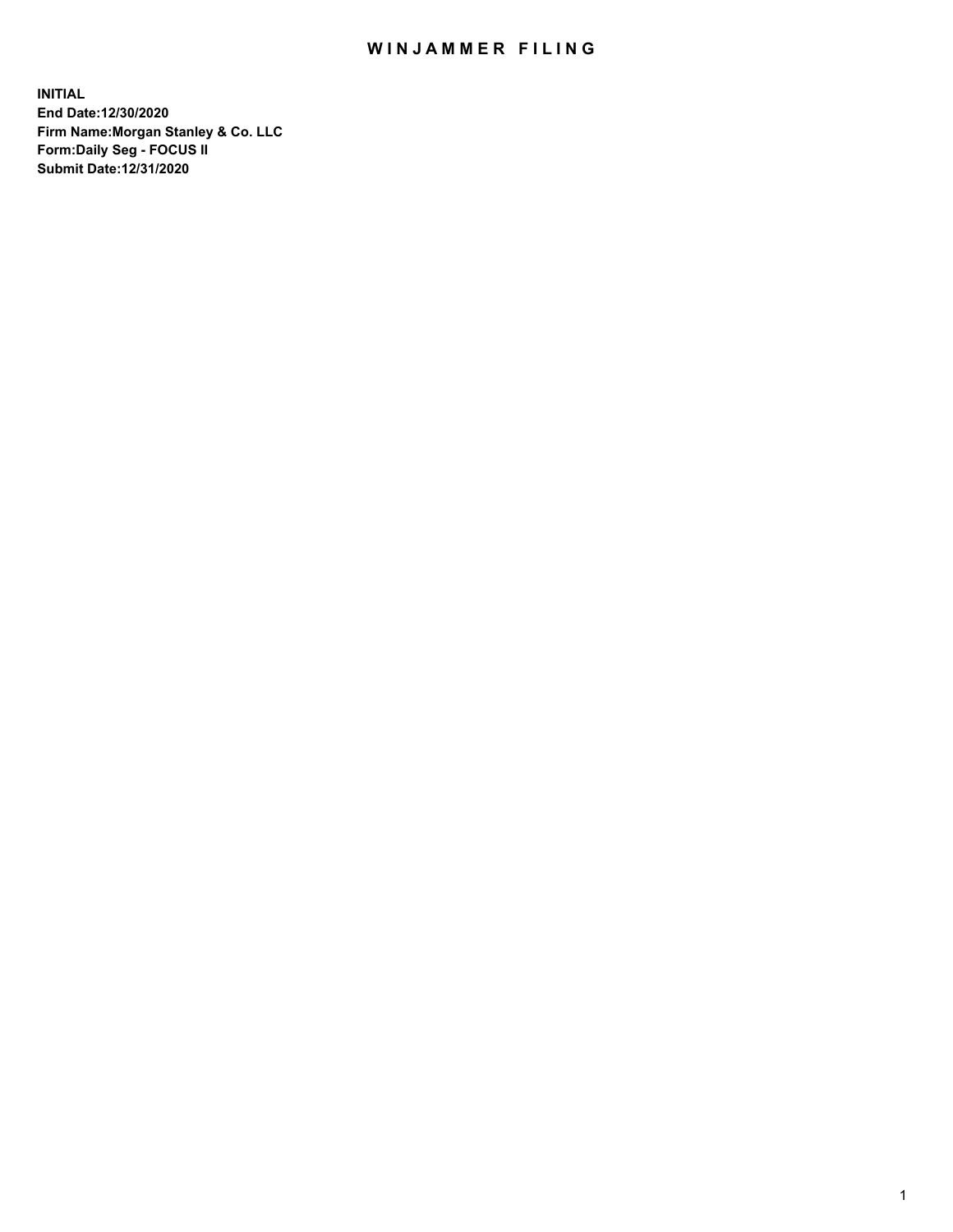**INITIAL End Date:12/30/2020 Firm Name:Morgan Stanley & Co. LLC Form:Daily Seg - FOCUS II Submit Date:12/31/2020 Daily Segregation - Cover Page**

| Name of Company                                                                                                                                                                                                                                                                                                                | Morgan Stanley & Co. LLC                                |
|--------------------------------------------------------------------------------------------------------------------------------------------------------------------------------------------------------------------------------------------------------------------------------------------------------------------------------|---------------------------------------------------------|
| <b>Contact Name</b>                                                                                                                                                                                                                                                                                                            | <b>Ikram Shah</b>                                       |
| <b>Contact Phone Number</b>                                                                                                                                                                                                                                                                                                    | 212-276-0963                                            |
| <b>Contact Email Address</b>                                                                                                                                                                                                                                                                                                   | Ikram.shah@morganstanley.com                            |
| FCM's Customer Segregated Funds Residual Interest Target (choose one):<br>a. Minimum dollar amount: ; or<br>b. Minimum percentage of customer segregated funds required:% ; or<br>c. Dollar amount range between: and; or<br>d. Percentage range of customer segregated funds required between: % and %.                       | 235,000,000<br><u>0</u><br><u>00</u><br><u>00</u>       |
| FCM's Customer Secured Amount Funds Residual Interest Target (choose one):<br>a. Minimum dollar amount: ; or<br>b. Minimum percentage of customer secured funds required:% ; or<br>c. Dollar amount range between: and; or<br>d. Percentage range of customer secured funds required between:% and%.                           | 140,000,000<br><u>0</u><br><u>0 0</u><br>0 <sub>0</sub> |
| FCM's Cleared Swaps Customer Collateral Residual Interest Target (choose one):<br>a. Minimum dollar amount: ; or<br>b. Minimum percentage of cleared swaps customer collateral required:% ; or<br>c. Dollar amount range between: and; or<br>d. Percentage range of cleared swaps customer collateral required between:% and%. | 92,000,000<br><u>0</u><br><u>00</u><br>00               |

Attach supporting documents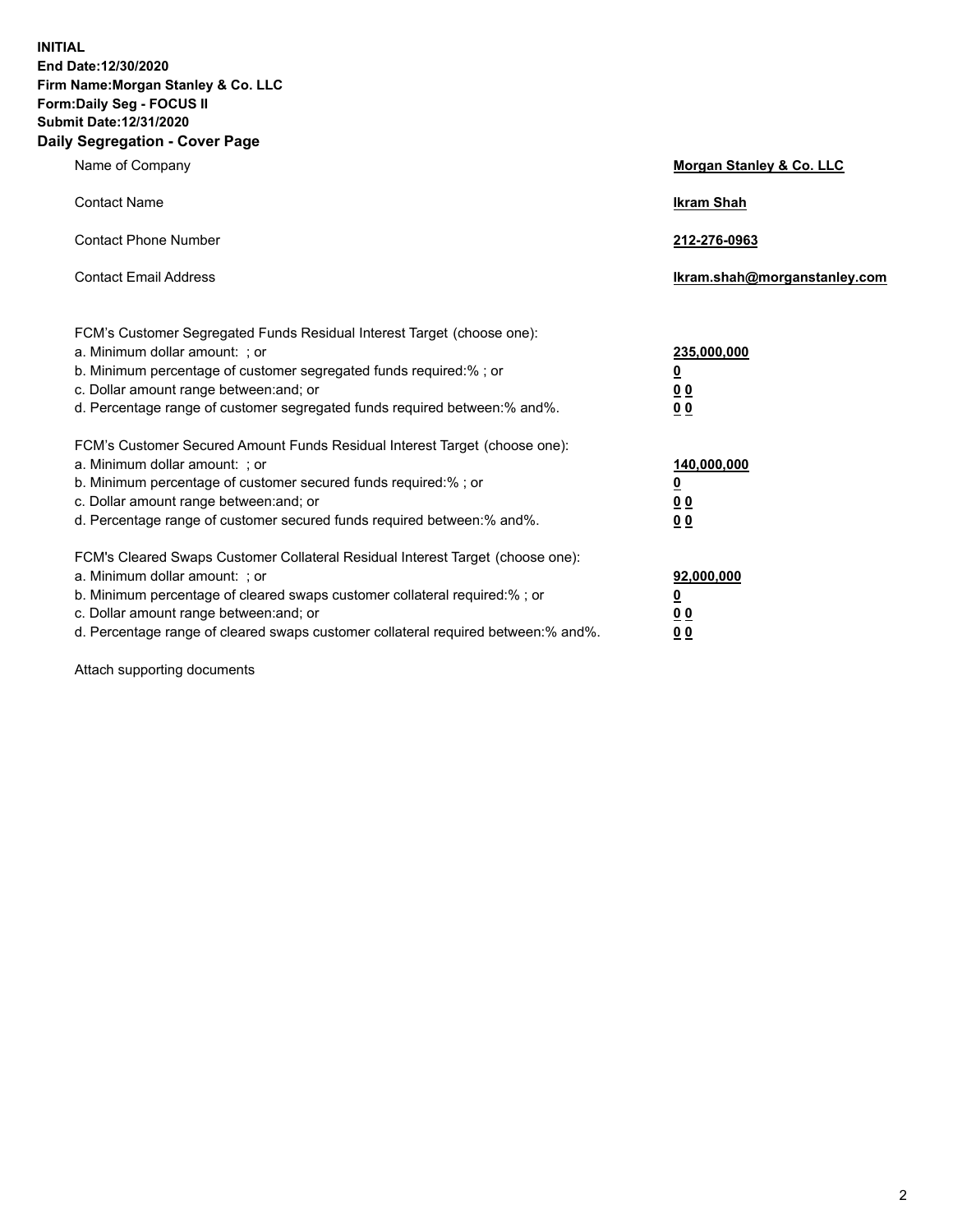## **INITIAL End Date:12/30/2020 Firm Name:Morgan Stanley & Co. LLC Form:Daily Seg - FOCUS II Submit Date:12/31/2020**

## **Daily Segregation - Secured Amounts**

Foreign Futures and Foreign Options Secured Amounts Amount required to be set aside pursuant to law, rule or regulation of a foreign government or a rule of a self-regulatory organization authorized thereunder 1. Net ledger balance - Foreign Futures and Foreign Option Trading - All Customers A. Cash **4,182,599,802** [7315] B. Securities (at market) **2,378,230,244** [7317] 2. Net unrealized profit (loss) in open futures contracts traded on a foreign board of trade **661,783,409** [7325] 3. Exchange traded options a. Market value of open option contracts purchased on a foreign board of trade **21,124,681** [7335] b. Market value of open contracts granted (sold) on a foreign board of trade **-21,103,346** [7337] 4. Net equity (deficit) (add lines 1. 2. and 3.) **7,222,634,790** [7345] 5. Account liquidating to a deficit and account with a debit balances - gross amount **59,337,561** [7351] Less: amount offset by customer owned securities **-58,917,675** [7352] **419,886** [7354] 6. Amount required to be set aside as the secured amount - Net Liquidating Equity Method (add lines 4 and 5) 7. Greater of amount required to be set aside pursuant to foreign jurisdiction (above) or line 6. FUNDS DEPOSITED IN SEPARATE REGULATION 30.7 ACCOUNTS 1. Cash in banks A. Banks located in the United States **837,212,941** [7500] B. Other banks qualified under Regulation 30.7 **640,554,684** [7520] **1,477,767,625** 2. Securities A. In safekeeping with banks located in the United States **217,572,563** [7540] B. In safekeeping with other banks qualified under Regulation 30.7 **22,904,340** [7560] **240,476,903** 3. Equities with registered futures commission merchants A. Cash **22,695,723** [7580] B. Securities **0** [7590] C. Unrealized gain (loss) on open futures contracts **215,318** [7600] D. Value of long option contracts **0** [7610] E. Value of short option contracts **0** [7615] **22,911,041** [7620] 4. Amounts held by clearing organizations of foreign boards of trade A. Cash **0** [7640] B. Securities **0** [7650] C. Amount due to (from) clearing organization - daily variation **0** [7660] D. Value of long option contracts **0** [7670] E. Value of short option contracts **0** [7675] **0** [7680] 5. Amounts held by members of foreign boards of trade A. Cash **2,892,650,386** [7700] B. Securities **2,137,753,342** [7710] C. Unrealized gain (loss) on open futures contracts **661,568,091** [7720] D. Value of long option contracts **21,124,681** [7730] E. Value of short option contracts **-21,103,346** [7735] **5,691,993,154** 6. Amounts with other depositories designated by a foreign board of trade **0** [7760] 7. Segregated funds on hand **0** [7765] 8. Total funds in separate section 30.7 accounts **7,433,148,723** [7770]

- 9. Excess (deficiency) Set Aside for Secured Amount (subtract line 7 Secured Statement Page 1 from Line 8)
- 10. Management Target Amount for Excess funds in separate section 30.7 accounts **140,000,000** [7780]
- 11. Excess (deficiency) funds in separate 30.7 accounts over (under) Management Target **70,094,047** [7785]

**0** [7305]

**7,223,054,676** [7355]

## **7,223,054,676** [7360]

[7530]

[7570]

[7740] **210,094,047** [7380]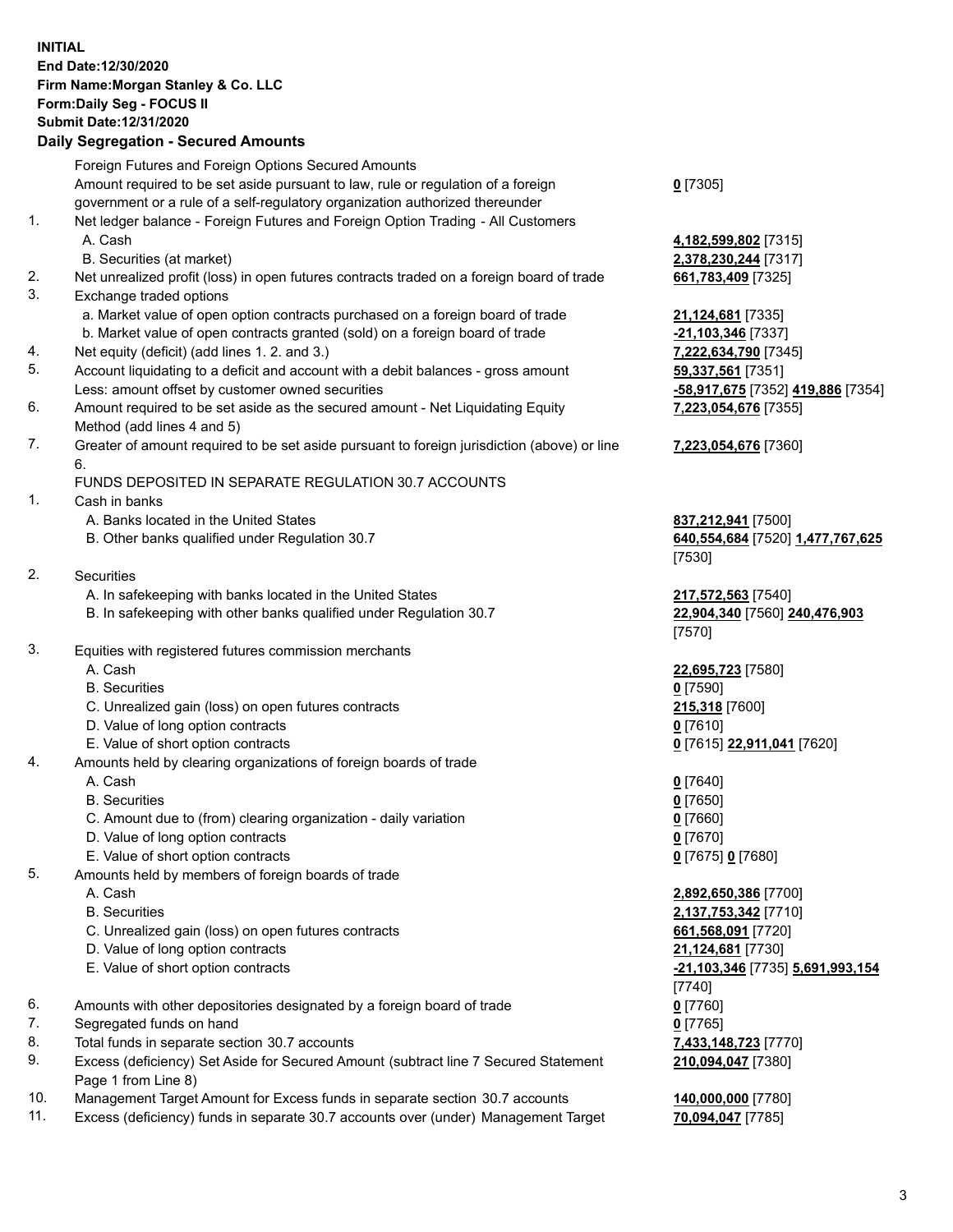**INITIAL End Date:12/30/2020 Firm Name:Morgan Stanley & Co. LLC Form:Daily Seg - FOCUS II Submit Date:12/31/2020 Daily Segregation - Segregation Statement** SEGREGATION REQUIREMENTS(Section 4d(2) of the CEAct) 1. Net ledger balance A. Cash **15,055,990,028** [7010] B. Securities (at market) **8,133,329,617** [7020] 2. Net unrealized profit (loss) in open futures contracts traded on a contract market **2,551,322,034** [7030] 3. Exchange traded options A. Add market value of open option contracts purchased on a contract market **478,310,082** [7032] B. Deduct market value of open option contracts granted (sold) on a contract market **-381,243,009** [7033] 4. Net equity (deficit) (add lines 1, 2 and 3) **25,837,708,752** [7040] 5. Accounts liquidating to a deficit and accounts with debit balances - gross amount **129,168,032** [7045] Less: amount offset by customer securities **-128,135,362** [7047] **1,032,670** [7050] 6. Amount required to be segregated (add lines 4 and 5) **25,838,741,422** [7060] FUNDS IN SEGREGATED ACCOUNTS 7. Deposited in segregated funds bank accounts A. Cash **5,054,095,123** [7070] B. Securities representing investments of customers' funds (at market) **0** [7080] C. Securities held for particular customers or option customers in lieu of cash (at market) **892,628,918** [7090] 8. Margins on deposit with derivatives clearing organizations of contract markets A. Cash **12,817,175,618** [7100] B. Securities representing investments of customers' funds (at market) **0** [7110] C. Securities held for particular customers or option customers in lieu of cash (at market) **7,240,700,699** [7120] 9. Net settlement from (to) derivatives clearing organizations of contract markets **114,057,311** [7130] 10. Exchange traded options A. Value of open long option contracts **478,310,082** [7132] B. Value of open short option contracts **-381,243,009** [7133] 11. Net equities with other FCMs A. Net liquidating equity **9,613,188** [7140] B. Securities representing investments of customers' funds (at market) **0** [7160] C. Securities held for particular customers or option customers in lieu of cash (at market) **0** [7170] 12. Segregated funds on hand **0** [7150] 13. Total amount in segregation (add lines 7 through 12) **26,225,337,930** [7180] 14. Excess (deficiency) funds in segregation (subtract line 6 from line 13) **386,596,508** [7190]

- 15. Management Target Amount for Excess funds in segregation **235,000,000** [7194]
- 16. Excess (deficiency) funds in segregation over (under) Management Target Amount Excess

**151,596,508** [7198]